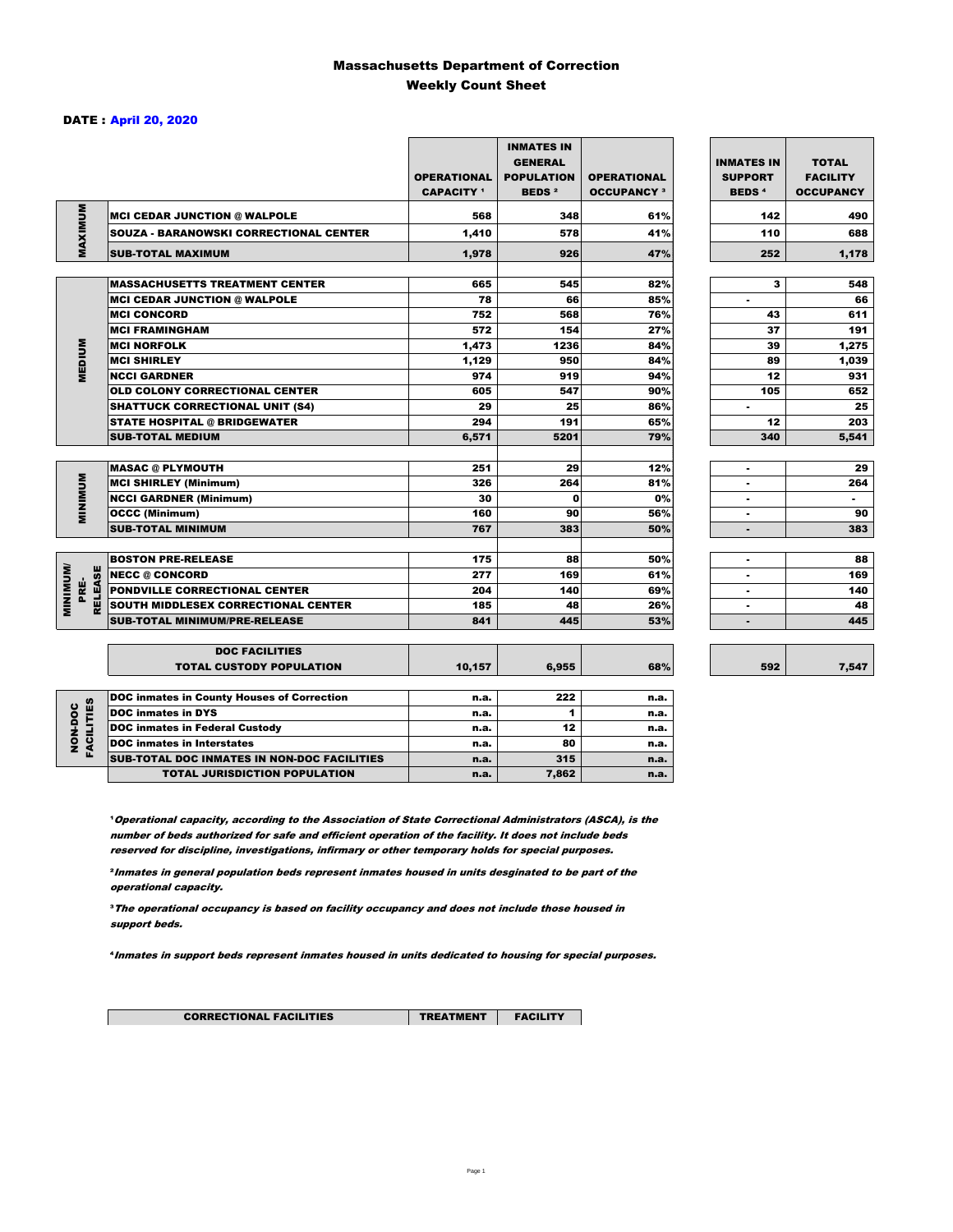### Massachusetts Department of Correction Weekly Count Sheet

| <b>HOSPITAL MISSION</b>             | <b>BEDS</b> | <b>OCCUPANCY</b> |
|-------------------------------------|-------------|------------------|
| <b>SHATTUCK CORRECTIONAL UNIT</b>   | 29          | 25               |
| <b>STATE HOSPITAL @ BRIDGEWATER</b> | 372         | 191              |
| <b>TOTAL</b>                        | 401         | 216              |

|                                                                | <b>FACILITY</b>  |
|----------------------------------------------------------------|------------------|
| <b>DOC INMATES IN COUNTY FACILITIES</b>                        | <b>OCCUPANCY</b> |
| <b>BARNSTABLE COUNTY</b>                                       |                  |
| <b>BERKSHIRE COUNTY</b>                                        | 9                |
| <b>BRISTOL COUNTY</b>                                          | ۰                |
| <b>DUKES COUNTY</b>                                            | 0                |
| <b>ESSEX COUNTY</b>                                            | 3                |
| <b>FRANKLIN COUNTY</b>                                         | 15               |
| <b>HAMPDEN COUNTY*</b>                                         | 131              |
| <b>HAMPSHIRE COUNTY</b>                                        | 10               |
| <b>MIDDLESEX COUNTY</b>                                        | ۰                |
| <b>NORFOLK COUNTY</b>                                          | ۰                |
| <b>PLYMOUTH COUNTY</b>                                         | 53               |
| <b>SUFFOLK COUNTY</b>                                          | 1                |
| <b>WORCESTER COUNTY</b>                                        | Ω                |
| <b>TOTAL</b>                                                   | 222              |
| *Note* Hampden County has 47 Section 35 inmates (Stoney Brook) |                  |
|                                                                | <b>EACILITY</b>  |

| <b>DOC INMATES IN OTHER FACILITIES</b> | <b>FACILITY</b><br><b>OCCUPANCY</b> |
|----------------------------------------|-------------------------------------|
| <b>FEDERAL BUREAU OF PRISONS</b>       |                                     |
| <b>DYS</b>                             |                                     |
| <b>INTERSTATES</b>                     | 80                                  |
| <b>TOTAL</b>                           |                                     |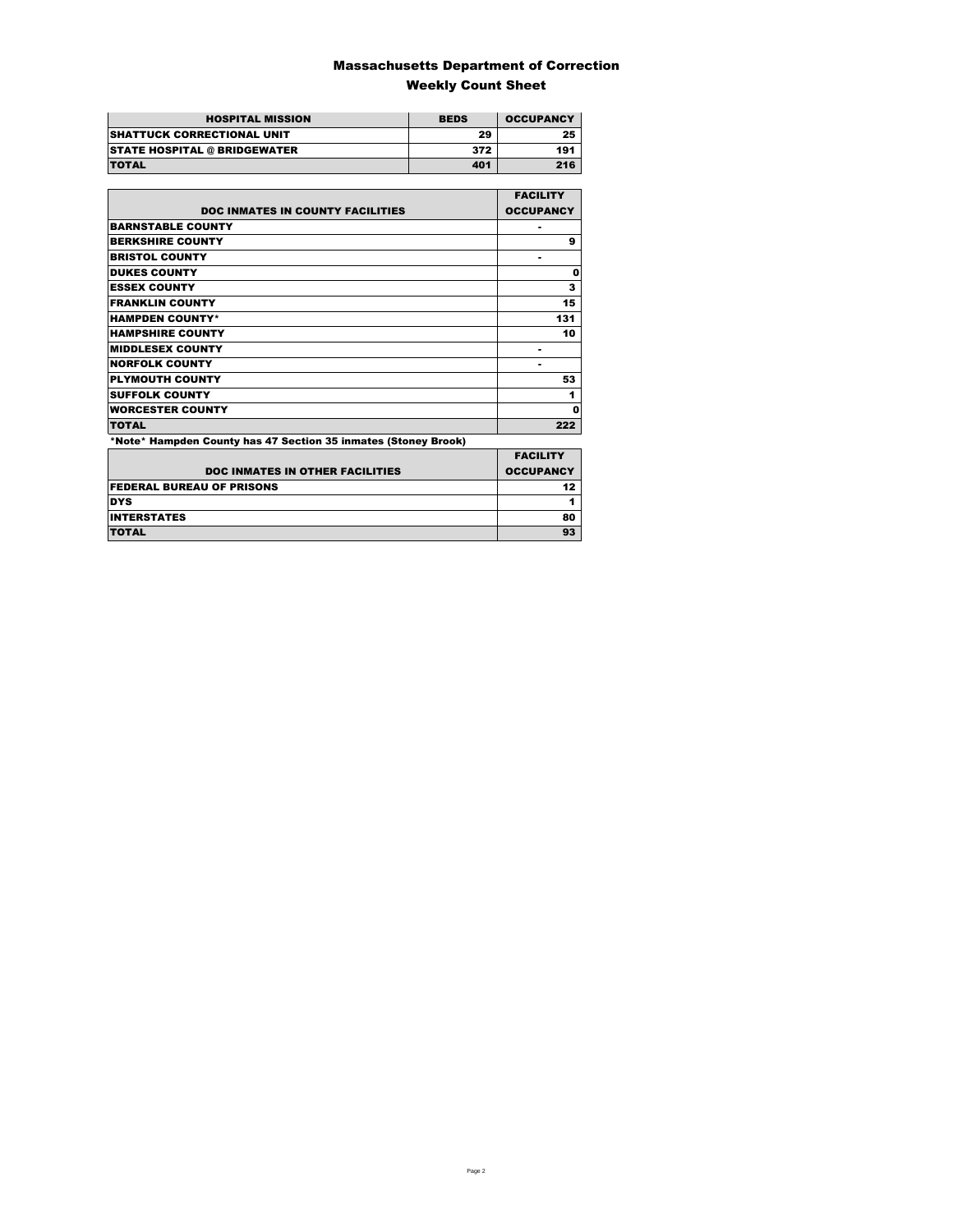#### **04/20/20**

| <b>COUNTY</b>                        | <b>SECURITY LEVEL</b>                 |                               |                              |                     |                                  |                                  |                                  |                                   |                                  |                            | <b>TOTAL</b>                  |                             |
|--------------------------------------|---------------------------------------|-------------------------------|------------------------------|---------------------|----------------------------------|----------------------------------|----------------------------------|-----------------------------------|----------------------------------|----------------------------|-------------------------------|-----------------------------|
| <b>BARNSTABLE</b>                    | <b>TYPE</b>                           | <b>MAXIMUM</b>                |                              | <b>MEDIUM</b>       |                                  |                                  | <b>MINIMUM</b>                   | <b>PRE-RELEASE</b>                |                                  |                            | <b>TOTAL</b>                  |                             |
|                                      |                                       | <b>MALE</b>                   | <b>FEMALE</b>                | <b>MALE</b>         | <b>FEMALE</b>                    | <b>MALE</b>                      | <b>FEMALE</b>                    | <b>MALE</b>                       | <b>FEMALE</b>                    | <b>MALE</b>                | <b>FEMALE</b>                 | <b>FACILITY</b>             |
|                                      | <b>COUNTY</b>                         | $\mathbf 0$                   | $\mathbf{0}$                 | 99                  | 9                                | $\mathbf 0$                      | 0                                | $\mathbf{0}$                      | $\mathbf{0}$                     | 99                         | 9                             | 108                         |
| <b>HOUSE OF</b><br><b>CORRECTION</b> | <b>STATE</b><br>FEDERAL               | $\overline{0}$<br>$\mathbf 0$ | $\mathbf 0$<br>$\mathbf 0$   | 0<br>0              | $\overline{0}$<br>0              | $\mathbf 0$<br>$\mathbf{0}$      | $\overline{0}$<br>$\mathbf 0$    | $\mathbf{0}$<br>$\mathbf 0$       | $\overline{0}$<br>$\overline{0}$ | $\mathbf 0$<br>$\mathbf 0$ | 0<br>0                        | 0<br>$\mathbf 0$            |
|                                      | <b>TOTAL</b>                          | $\mathbf 0$                   | $\mathbf{0}$                 | 99                  | 9                                | $\overline{0}$                   | $\mathbf 0$                      | $\mathbf{0}$                      | $\mathbf 0$                      | 99                         | 9                             | 108                         |
|                                      | <b>COUNTY</b>                         | $\mathbf 0$                   | $\mathbf{0}$                 | 68                  | $\overline{2}$                   | $\mathbf 0$                      | $\mathbf 0$                      | $\mathbf 0$                       | $\overline{0}$                   | 68                         | $\overline{2}$                | 70                          |
| JAIL                                 | <b>OTHER COUNTY</b>                   | $\mathbf 0$                   | $\mathbf{0}$                 | 1                   | $\overline{0}$                   | $\mathbf{0}$                     | $\overline{0}$                   | $\mathbf 0$                       | $\overline{0}$                   | $\mathbf{1}$               | $\mathbf 0$                   | 1                           |
|                                      | <b>FEDERAL</b>                        | $\overline{0}$                | $\mathbf{0}$                 | 0                   | $\Omega$                         | $\Omega$                         | $\overline{0}$                   | $\Omega$                          | $\overline{0}$                   | $\mathbf 0$                | 0                             | $\mathbf 0$                 |
|                                      | <b>TOTAL</b><br><b>FACILITY TOTAL</b> | $\overline{0}$<br>0           | $\Omega$<br>0                | 69<br>168           | $\overline{2}$<br>11             | $\Omega$<br>$\mathbf{0}$         | $\overline{0}$<br>0              | $\Omega$<br>0                     | $\overline{0}$<br>0              | 69<br>168                  | $\overline{2}$<br>11          | 71<br>179                   |
|                                      |                                       |                               |                              |                     |                                  |                                  |                                  |                                   |                                  |                            |                               |                             |
| <b>BERKSHIRE</b>                     | <b>TYPE</b>                           | <b>MAXIMUM</b>                |                              |                     | <b>MEDIUM</b>                    |                                  | <b>MINIMUM</b>                   | <b>PRE-RELEASE</b>                |                                  |                            | <b>TOTAL</b>                  |                             |
|                                      | <b>COUNTY</b>                         | <b>MALE</b><br>$\mathbf{0}$   | <b>FEMALE</b><br>$\mathbf 0$ | <b>MALE</b><br>72   | <b>FEMALE</b><br>0               | <b>MALE</b><br>$\mathbf{0}$      | <b>FEMALE</b><br>$\mathbf{0}$    | <b>MALE</b><br>$\mathbf{0}$       | <b>FEMALE</b><br>$\mathbf 0$     | <b>MALE</b><br>72          | <b>FEMALE</b><br>0            | <b>FACILITY</b><br>72       |
| <b>HOUSE OF</b>                      | <b>STATE</b>                          | 0                             | $\mathbf{0}$                 | 9                   | $\mathbf 0$                      | $\mathbf{0}$                     | $\mathbf 0$                      | $\mathbf{0}$                      | $\mathbf{0}$                     | 9                          | 0                             | 9                           |
| <b>CORRECTION</b>                    | <b>FEDERAL</b>                        | $\mathbf 0$                   | $\mathbf 0$                  | 0                   | $\overline{0}$                   | $\mathbf{0}$                     | $\overline{0}$                   | $\mathbf{0}$                      | $\mathbf 0$                      | $\mathbf 0$                | 0                             | $\mathbf 0$                 |
|                                      | <b>TOTAL</b>                          | $\overline{0}$                | $\mathbf{0}$                 | 81                  | $\overline{0}$                   | $\overline{0}$                   | $\overline{0}$                   | $\mathbf{0}$                      | $\overline{0}$                   | 81                         | $\overline{0}$                | 81                          |
|                                      | <b>COUNTY</b>                         | $\overline{0}$                | $\overline{0}$               | 68                  | $\overline{0}$                   | $\mathbf 0$                      | $\overline{0}$                   | $\overline{0}$                    | $\overline{0}$                   | 68                         | $\mathbf{0}$                  | 68                          |
| <b>JAIL</b>                          | <b>OTHER COUNTY</b><br><b>FEDERAL</b> | 0<br>$\mathbf 0$              | $\mathbf{0}$<br>$\mathbf{0}$ | 0<br>0              | $\overline{0}$<br>$\overline{0}$ | $\mathbf{0}$<br>$\mathbf{0}$     | $\mathbf 0$<br>$\overline{0}$    | $\Omega$<br>$\mathbf 0$           | $\mathbf{0}$<br>$\overline{0}$   | 0<br>$\mathbf 0$           | $\mathbf{0}$<br>$\mathbf{0}$  | $\pmb{0}$<br>$\mathbf 0$    |
|                                      | <b>TOTAL</b>                          | $\mathbf 0$                   | $\mathbf{0}$                 | 68                  | $\overline{0}$                   | $\mathbf{0}$                     | $\mathbf 0$                      | $\mathbf{0}$                      | $\mathbf 0$                      | 68                         | $\overline{0}$                | 68                          |
|                                      | <b>FACILITY TOTAL</b>                 | 0                             | $\bf{0}$                     | 149                 | 0                                | 0                                | $\bf{0}$                         | 0                                 | 0                                | 149                        | 0                             | 149                         |
|                                      |                                       |                               |                              |                     |                                  |                                  |                                  |                                   |                                  |                            |                               |                             |
| <b>BRISTOL</b><br><b>Ash Street</b>  | <b>TYPE</b>                           | <b>MAXIMUM</b><br><b>MALE</b> | <b>FEMALE</b>                | <b>MALE</b>         | <b>MEDIUM</b><br><b>FEMALE</b>   | <b>MALE</b>                      | <b>MINIMUM</b><br><b>FEMALE</b>  | <b>PRE-RELEASE</b><br><b>MALE</b> | <b>FEMALE</b>                    | <b>MALE</b>                | <b>TOTAL</b><br><b>FEMALE</b> | <b>FACILITY</b>             |
|                                      | <b>COUNTY</b>                         | 0                             | $\mathbf{0}$                 | 18                  | 0                                | $\mathbf 0$                      | 0                                | $\mathbf{0}$                      | $\mathbf{0}$                     | 18                         | 0                             | 18                          |
| <b>HOUSE OF</b>                      | <b>STATE</b>                          | $\mathbf{0}$                  | $\mathbf{0}$                 | 0                   | $\mathbf 0$                      | $\mathbf{0}$                     | $\mathbf{0}$                     | $\mathbf{0}$                      | $\mathbf{0}$                     | 0                          | 0                             | 0                           |
| <b>CORRECTION</b>                    | <b>FEDERAL</b>                        | $\mathbf{0}$                  | $\mathbf{0}$                 | 0                   | $\mathbf{0}$                     | $\mathbf{0}$                     | $\overline{0}$                   | $\mathbf{0}$                      | $\overline{0}$                   | $\mathbf 0$                | 0                             | $\mathbf 0$                 |
|                                      | <b>TOTAL</b>                          | $\overline{0}$                | $\mathbf{0}$                 | 18                  | $\overline{0}$                   | $\mathbf 0$                      | $\overline{0}$                   | $\mathbf{0}$                      | $\overline{0}$                   | 18                         | $\overline{0}$                | 18                          |
|                                      | <b>COUNTY</b>                         | $\overline{0}$                | $\Omega$                     | 84                  | $\overline{0}$                   | $\mathbf 0$                      | $\overline{0}$                   | $\overline{0}$                    | $\overline{0}$                   | 84                         | $\overline{0}$                | 84                          |
| JAIL                                 | <b>OTHER COUNTY</b><br>FEDERAL        | $\mathbf 0$<br>$\overline{0}$ | $\mathbf 0$<br>$\mathbf{0}$  | 0<br>0              | $\overline{0}$<br>$\overline{0}$ | $\mathbf{0}$<br>$\Omega$         | $\overline{0}$<br>$\overline{0}$ | $\mathbf 0$<br>$\Omega$           | $\overline{0}$                   | $\mathbf 0$<br>$\mathbf 0$ | $\mathbf{0}$<br>0             | $\mathbf 0$<br>$\mathbf 0$  |
|                                      | <b>TOTAL</b>                          | $\overline{0}$                | $\mathbf{0}$                 | 84                  | $\overline{0}$                   | $\overline{0}$                   | $\overline{0}$                   | $\overline{0}$                    | $\mathbf{0}$                     | 84                         | $\overline{0}$                | 84                          |
|                                      | <b>FACILITY TOTAL</b>                 | 0                             | 0                            | 102                 | 0                                | 0                                | 0                                | 0                                 | 0                                | 102                        | 0                             | 102                         |
|                                      |                                       |                               |                              |                     |                                  |                                  |                                  |                                   |                                  |                            |                               |                             |
| <b>BRISTOL</b><br><b>Dartmouth</b>   | <b>TYPE</b>                           | <b>MAXIMUM</b><br><b>MALE</b> | <b>FEMALE</b>                | <b>MALE</b>         | <b>MEDIUM</b><br><b>FEMALE</b>   | <b>MALE</b>                      | <b>MINIMUM</b><br><b>FEMALE</b>  | <b>PRE-RELEASE</b><br><b>MALE</b> | <b>FEMALE</b>                    | <b>MALE</b>                | <b>TOTAL</b><br><b>FEMALE</b> | <b>FACILITY</b>             |
|                                      | <b>COUNTY</b>                         | $\mathbf 0$                   | $\mathbf 0$                  | 207                 | 0                                | 0                                | 0                                | $\mathbf 0$                       | $\overline{0}$                   | 207                        | 0                             | 207                         |
| <b>HOUSE OF</b>                      | <b>STATE</b>                          | $\mathbf 0$                   | $\mathbf{0}$                 | 0                   | $\mathbf 0$                      | $\Omega$                         | 0                                | $\Omega$                          | $\mathbf{0}$                     | 0                          | $\mathbf 0$                   | 0                           |
| <b>CORRECTION</b>                    | <b>FEDERAL</b>                        | $\mathbf 0$                   | $\mathbf{0}$                 | 0                   | 0                                | $\mathbf 0$                      | 0                                | $\mathbf 0$                       | $\mathbf{0}$                     | $\mathbf 0$                | 0                             | $\mathbf 0$                 |
|                                      | <b>TOTAL</b>                          | $\mathbf 0$                   | $\mathbf{0}$                 | 207                 | $\mathbf 0$                      | $\overline{0}$<br>$\mathbf{0}$   | $\mathbf 0$                      | $\mathbf{0}$                      | $\overline{0}$                   | 207                        | $\mathbf{0}$                  | 207                         |
| JAIL                                 | <b>COUNTY</b><br><b>OTHER COUNTY</b>  | $\mathbf 0$<br>$\overline{0}$ | $\mathbf{0}$<br>$\mathbf{0}$ | 261<br>80           | 13<br>$\mathbf 0$                | $\mathbf{0}$                     | $\mathbf 0$<br>$\overline{0}$    | $\mathbf{0}$<br>$\mathbf 0$       | $\mathbf 0$<br>$\overline{0}$    | 261<br>80                  | 13<br>0                       | 274<br>80                   |
|                                      | FEDERAL                               | $\mathbf 0$                   | $\mathbf{0}$                 | 0                   | 0                                | $\mathbf{0}$                     | 0                                | $\mathbf{0}$                      | 0                                | 0                          | $\mathbf 0$                   | $\mathbf 0$                 |
|                                      | <b>TOTAL</b>                          | $\mathbf 0$                   | $\overline{0}$               | 341                 | 13                               | $\overline{0}$                   | $\mathbf 0$                      | $\overline{0}$                    | $\mathbf 0$                      | 341                        | 13                            | 354                         |
|                                      | <b>FACILITY TOTAL</b>                 | $\mathbf 0$                   | $\mathbf{0}$                 | 548                 | 13                               | $\mathbf{0}$                     | $\bf{0}$                         | 0                                 | 0                                | 548                        | 13                            | 561                         |
| <b>BRISTOL</b>                       | <b>TYPE</b>                           | <b>MAXIMUM</b>                |                              |                     | <b>MEDIUM</b>                    |                                  | <b>MINIMUM</b>                   | <b>PRE-RELEASE</b>                |                                  |                            | <b>TOTAL</b>                  |                             |
| <b>Women's Center</b>                |                                       | <b>MALE</b>                   | <b>FEMALE</b>                | <b>MALE</b>         | <b>FEMALE</b>                    | <b>MALE</b>                      | <b>FEMALE</b>                    | <b>MALE</b>                       | <b>FEMALE</b>                    | <b>MALE</b>                | <b>FEMALE</b>                 | <b>FACILITY</b>             |
|                                      | <b>COUNTY</b>                         | 0                             | 0                            | 0                   | 8                                | $\mathbf 0$                      | 3                                | 0                                 | $\mathbf 0$                      | 0                          | 11                            | 11                          |
| <b>SENTENCED</b>                     | <b>STATE</b>                          | $\overline{0}$                | $\Omega$                     | $\overline{0}$      | 0                                | $\overline{0}$                   | $\overline{0}$                   | $\mathbf{0}$                      | $\mathbf 0$                      | $\mathbf{0}$               | 0                             | $\mathbf 0$                 |
|                                      | <b>FEDERAL</b>                        | 0<br>$\mathbf 0$              | $\mathbf 0$<br>$\mathbf{0}$  | 0<br>$\overline{0}$ | $\mathbf 0$<br>8                 | $\mathbf{0}$<br>$\mathbf{0}$     | $\mathbf 0$<br>3                 | $\mathbf 0$<br>$\mathbf{0}$       | $\mathbf 0$<br>$\overline{0}$    | $\pmb{0}$<br>$\bf 0$       | 0                             | $\pmb{0}$<br>11             |
|                                      | <b>TOTAL</b><br><b>COUNTY</b>         | $\mathbf 0$                   | $\mathbf 0$                  | $\overline{0}$      | 5                                | $\Omega$                         | $\overline{0}$                   | $\mathbf 0$                       | $\overline{0}$                   | $\pmb{0}$                  | 11<br>5                       | 5                           |
| <b>UNSENTENCED</b>                   | INS                                   | 0                             | $\mathbf 0$                  | $\pmb{0}$           | 6                                | $\mathbf 0$                      | 0                                | $\mathbf{0}$                      | $\overline{0}$                   | $\pmb{0}$                  | 6                             | 6                           |
|                                      | <b>FEDERAL</b>                        | $\overline{0}$                | $\Omega$                     | $\overline{0}$      | $\overline{0}$                   | $\mathbf{0}$                     | $\mathbf 0$                      | $\mathbf 0$                       | $\overline{0}$                   | $\pmb{0}$                  | 0                             | $\mathbf 0$                 |
|                                      | <b>TOTAL</b>                          | $\overline{0}$                | $\mathbf{0}$                 | $\mathbf 0$         | 11                               | $\overline{0}$                   | $\overline{0}$                   | $\overline{0}$                    | $\overline{0}$                   | $\bf 0$                    | 11                            | 11                          |
|                                      | <b>FACILITY TOTAL</b>                 | $\mathbf{0}$                  | $\mathbf{0}$                 | 0                   | 19                               | $\mathbf{0}$                     | 3                                | $\mathbf 0$                       | 0                                | 0                          | 22                            | 22                          |
| <b>DUKES</b>                         | <b>TYPE</b>                           | <b>MAXIMUM</b>                |                              |                     | <b>MEDIUM</b>                    |                                  | <b>MINIMUM</b>                   |                                   | <b>PRE-RELEASE</b>               |                            | <b>TOTAL</b>                  |                             |
|                                      |                                       | <b>MALE</b>                   | <b>FEMALE</b>                | <b>MALE</b>         | <b>FEMALE</b>                    | <b>MALE</b>                      | <b>FEMALE</b>                    | <b>MALE</b>                       | <b>FEMALE</b>                    |                            |                               | <b>MALE FEMALE FACILITY</b> |
|                                      | <b>COUNTY</b>                         | 2                             | $\mathbf{0}$                 | 3                   | $\mathbf 0$                      | 6                                | $\mathbf 0$                      | $\mathbf 0$                       | $\mathbf 0$                      | 11                         | $\mathbf{0}$                  | 11                          |
| <b>HOUSE OF</b>                      | <b>STATE</b>                          | $\mathbf 0$<br>0              | 0                            | $\pmb{0}$<br>0      | $\overline{0}$                   | $\overline{0}$<br>$\overline{0}$ | 0<br>$\overline{0}$              | 0                                 | $\mathbf 0$<br>$\mathbf 0$       | 0<br>$\pmb{0}$             | 0<br>0                        | $\pmb{0}$<br>$\mathbf 0$    |
| <b>CORRECTION</b>                    | <b>FEDERAL</b><br><b>TOTAL</b>        | $\overline{2}$                | $\mathbf{0}$<br>$\mathbf 0$  | $\overline{3}$      | $\mathbf 0$<br>$\mathbf 0$       | $6\overline{6}$                  | $\mathbf 0$                      | $\mathbf 0$<br>$\mathbf 0$        | $\overline{0}$                   | 11                         | $\mathbf 0$                   | 11                          |
|                                      | <b>COUNTY</b>                         | 0                             | $\mathbf 0$                  | $\pmb{0}$           | $\mathbf 0$                      | $\mathbf{0}$                     | $\mathbf 0$                      | $\mathbf 0$                       | $\mathbf 0$                      | $\mathbf 0$                | $\pmb{0}$                     | $\pmb{0}$                   |
| JAIL                                 | <b>OTHER COUNTY</b>                   | $\overline{0}$                | $\mathbf{0}$                 | $\mathbf 0$         | $\overline{0}$                   | $\mathbf{0}$                     | $\mathbf 0$                      | $\mathbf{0}$                      | $\mathbf 0$                      | $\mathbf 0$                | $\mathbf{0}$                  | $\pmb{0}$                   |
|                                      | <b>FEDERAL</b>                        | 0                             | $\mathbf 0$                  | 0                   | 0                                | $\mathbf 0$                      | 0                                | $\mathbf 0$                       | $\mathbf 0$                      | 0                          | $\pmb{0}$                     | $\pmb{0}$                   |
|                                      | <b>TOTAL</b>                          | $\mathbf 0$                   | $\mathbf{0}$                 | $\pmb{0}$           | $\mathbf 0$                      | $\mathbf 0$                      | $\mathbf 0$                      | $\mathbf{0}$                      |                                  | $\pmb{0}$                  | $\mathbf 0$                   | $\mathbf 0$                 |
|                                      | <b>FACILITY TOTAL</b>                 | $\overline{a}$                | $\mathbf 0$                  | 3                   | $\mathbf{0}$                     | 6 <sup>1</sup>                   | $\mathbf{0}$                     | $\mathbf{0}$                      |                                  | 11                         | 0                             | 11                          |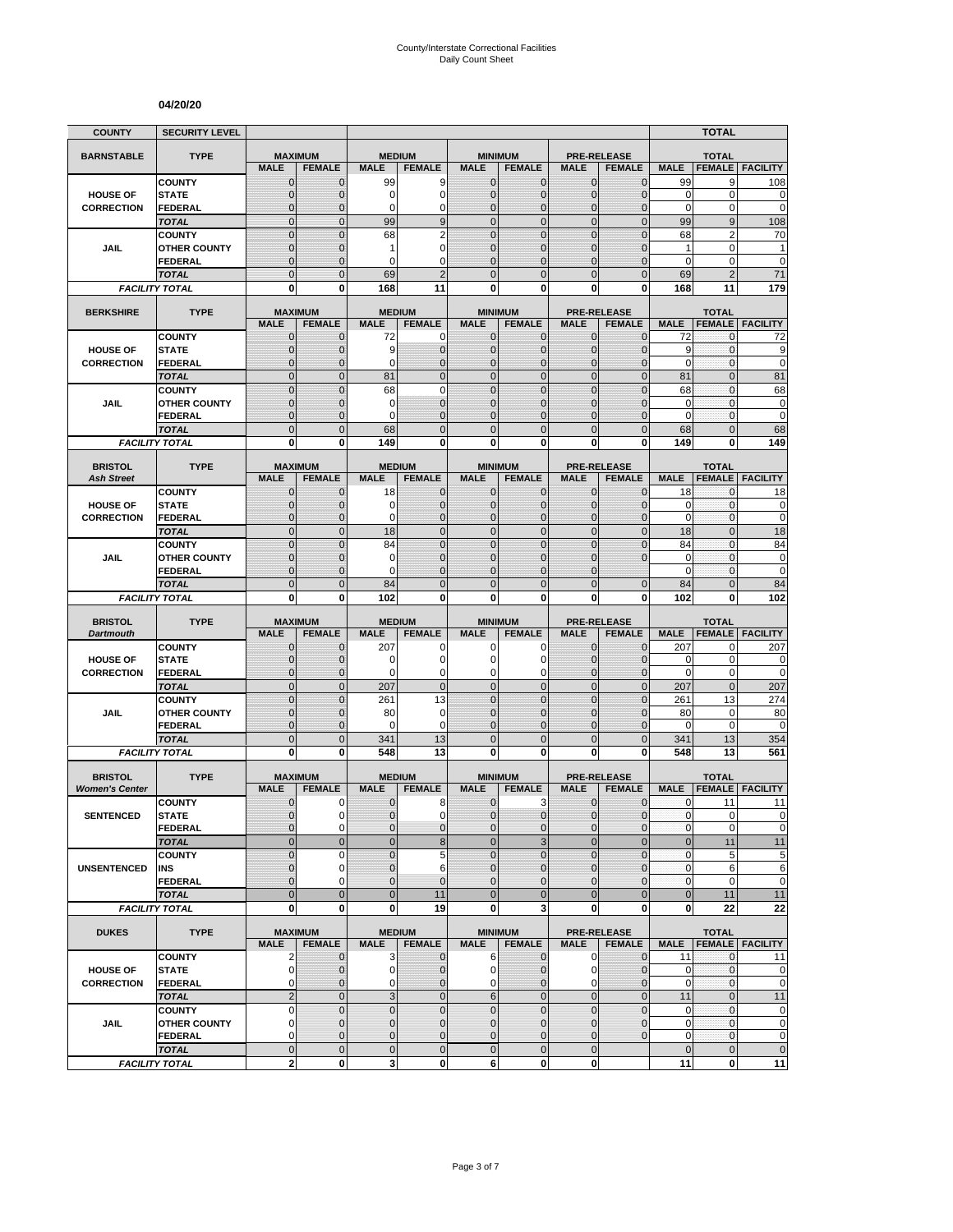# County/Interstate Correctional Facilities Daily Count Sheet

| <b>ESSEX</b>           | <b>TYPE</b>                           |                               | <b>MAXIMUM</b>                   | <b>MEDIUM</b>                    |                                | <b>MINIMUM</b>                 |                                 |                               | <b>PRE-RELEASE</b>                  |                                | <b>TOTAL</b>                           |                          |
|------------------------|---------------------------------------|-------------------------------|----------------------------------|----------------------------------|--------------------------------|--------------------------------|---------------------------------|-------------------------------|-------------------------------------|--------------------------------|----------------------------------------|--------------------------|
| <b>Middleton</b>       |                                       | <b>MALE</b>                   | <b>FEMALE</b>                    | <b>MALE</b>                      | <b>FEMALE</b>                  | <b>MALE</b>                    | <b>FEMALE</b>                   | MALE                          | <b>FEMALE</b>                       | <b>MALE</b>                    | <b>FEMALE</b>                          | <b>FACILITY</b>          |
|                        | <b>COUNTY</b>                         | 0                             | 0                                | 302                              | 0                              | $\mathbf 0$                    | $\mathbf{0}$                    | $\mathbf{0}$                  | $\Omega$                            | 302                            | 0                                      | 302                      |
| <b>HOUSE OF</b>        | <b>STATE</b>                          | 0                             | $\mathbf 0$                      | $\Omega$                         | 0                              | $\mathbf{0}$                   | $\Omega$                        | $\mathbf 0$                   | $\Omega$                            | $\Omega$                       | $\Omega$                               | 0                        |
| <b>CORRECTION</b>      | <b>FEDERAL</b>                        | 0                             | $\mathbf 0$                      | 0                                | 0                              | $\mathbf{0}$                   | $\mathbf 0$                     | $\mathbf{0}$                  | $\mathbf 0$                         | $\mathbf 0$                    | $\mathbf{0}$                           | $\mathbf 0$              |
|                        | <b>TOTAL</b><br><b>COUNTY</b>         | $\overline{0}$<br>$\mathbf 0$ | $\overline{0}$<br>$\overline{0}$ | 302<br>584                       | $\mathbf 0$<br>$\overline{0}$  | $\mathbf 0$<br>$\mathbf{0}$    | $\overline{0}$<br>$\Omega$      | $\mathbf 0$<br>$\mathbf 0$    | $\overline{0}$<br>$\Omega$          | 302<br>584                     | $\mathbf{0}$<br>$\mathbf 0$            | 302<br>584               |
| JAIL                   | <b>OTHER COUNTY</b>                   | $\mathbf 0$                   | $\overline{0}$                   | 0                                | 0                              | $\mathbf{0}$                   | $\mathbf{0}$                    | $\mathbf 0$                   | ſ                                   | 0                              | $\mathbf 0$                            | 0                        |
|                        | <b>FEDERAL</b>                        | $\mathbf{0}$                  |                                  |                                  | $\Omega$                       | $\mathbf{0}$                   | $\Omega$                        | $\mathbf{0}$                  | 0                                   | 1                              | $\mathbf 0$                            |                          |
|                        | <b>TOTAL</b>                          | $\overline{0}$                | $\mathbf 0$                      | 585                              | $\Omega$                       | $\Omega$                       | $\Omega$                        | $\overline{0}$                | $\Omega$                            | 585                            | $\Omega$                               | 585                      |
|                        | <b>FACILITY TOTAL</b>                 | 0                             | 0                                | 887                              | O                              | $\bf{0}$                       | 0                               | 0                             | 0                                   | 887                            | 0                                      | 887                      |
|                        |                                       |                               |                                  |                                  |                                |                                |                                 |                               |                                     |                                |                                        |                          |
| <b>ESSEX</b><br>W.I.T. | <b>TYPE</b>                           | <b>MALE</b>                   | <b>MAXIMUM</b><br><b>FEMALE</b>  | <b>MALE</b>                      | <b>MEDIUM</b><br><b>FEMALE</b> | <b>MALE</b>                    | <b>MINIMUM</b><br><b>FEMALE</b> | <b>MALE</b>                   | <b>PRE-RELEASE</b><br><b>FEMALE</b> | <b>MALE</b>                    | <b>TOTAL</b><br><b>FEMALE</b>          | FACILITY                 |
|                        | <b>COUNTY</b>                         | $\mathbf{0}$                  | 0                                | $\mathbf 0$                      | 0                              | $\mathbf 0$                    | $\mathbf{0}$                    | 0                             | 14                                  | 0                              | 14                                     | 14                       |
| <b>SENTENCED</b>       | <b>STATE</b>                          | 0                             | $\mathbf 0$                      | $\mathbf{0}$                     | $\mathbf 0$                    | $\mathbf{0}$                   | $\mathbf{0}$                    | 0                             | $\Omega$                            | $\mathbf{0}$                   | $\mathbf 0$                            | 0                        |
|                        | <b>FEDERAL</b>                        | $\overline{0}$                | $\mathbf 0$                      | $\mathbf{0}$                     | 0                              | $\mathbf{0}$                   | 0                               | $\mathbf 0$                   | 0                                   | $\mathbf{0}$                   | $\Omega$                               | $\mathbf 0$              |
|                        | <b>TOTAL</b>                          | $\overline{0}$                | $\overline{0}$                   | $\mathbf{0}$                     | $\overline{0}$                 | $\mathbf{0}$                   | $\overline{0}$                  | $\overline{0}$                | 14                                  | $\mathbf{0}$                   | 14                                     | 14                       |
|                        | <b>FACILITY TOTAL</b>                 | 0                             | 0                                | $\bf{0}$                         | O                              | $\bf{0}$                       | 0                               | 0                             | 14                                  | $\bf{0}$                       | 14                                     | 14                       |
| <b>ESSEX</b>           | <b>TYPE</b>                           |                               | <b>MAXIMUM</b>                   |                                  | <b>MEDIUM</b>                  |                                | <b>MINIMUM</b>                  |                               | <b>PRE-RELEASE</b>                  |                                | <b>TOTAL</b>                           |                          |
| LCAC                   |                                       | <b>MALE</b>                   | <b>FEMALE</b>                    | <b>MALE</b>                      | <b>FEMALE</b>                  | <b>MALE</b>                    | <b>FEMALE</b>                   | <b>MALE</b>                   | <b>FEMALE</b>                       | <b>MALE</b>                    |                                        | <b>FEMALE</b> FACILITY   |
|                        | <b>COUNTY</b>                         | 0                             | 0                                | $\mathbf{0}$                     | 0                              | 0                              | $\mathbf{0}$                    | 153                           | $\Omega$                            | 153                            | $\Omega$                               | 153                      |
| <b>HOUSE OF</b>        | <b>STATE</b>                          | 0                             | $\overline{0}$                   | $\mathbf 0$                      | 0                              | 3                              | $\Omega$                        | 0                             | $\Omega$                            | 3                              | $\mathbf 0$                            | 3                        |
| <b>CORRECTION</b>      | FEDERAL                               | 0                             | 0                                | $\mathbf{0}$                     | 0                              | 0                              | $\Omega$                        | 3                             | $\Omega$                            | 3                              | $\mathbf 0$                            | 3                        |
|                        | <b>TOTAL</b>                          | $\Omega$                      | $\overline{0}$                   | $\mathbf{0}$                     | $\overline{0}$                 | 3                              | $\Omega$                        | 156                           | $\Omega$                            | 159                            | $\Omega$                               | 159                      |
|                        | <b>FACILITY TOTAL</b>                 | 0                             | 0                                | 0                                | 0                              | 3                              | 0                               | 156                           | 0                                   | 159                            | 0                                      | 159                      |
|                        | <b>TYPE</b>                           |                               | <b>MAXIMUM</b>                   |                                  | <b>MEDIUM</b>                  |                                | <b>MINIMUM</b>                  | <b>PRE-RELEASE</b>            |                                     |                                | <b>TOTAL</b>                           |                          |
| <b>FRANKLIN</b>        |                                       | <b>MALE</b>                   | <b>FEMALE</b>                    | <b>MALE</b>                      | <b>FEMALE</b>                  | <b>MALE</b>                    | <b>FEMALE</b>                   | <b>MALE</b>                   | <b>FEMALE</b>                       | <b>MALE</b>                    | <b>FEMALE</b>                          | <b>FACILITY</b>          |
|                        | <b>COUNTY</b>                         | $\mathbf{0}$                  | 0                                | 60                               | 9                              | $\mathbf{0}$                   | 0                               | 0                             | $\Omega$                            | 60                             | 9                                      | 69                       |
| <b>HOUSE OF</b>        | <b>OTHER - VT</b>                     | 0                             | $\overline{0}$                   | $\mathbf 0$                      | 0                              | $\mathbf{0}$                   | $\mathbf 0$                     | $\mathbf 0$                   | $\Omega$                            | $\mathbf 0$                    | $\mathbf 0$                            | 0                        |
| <b>CORRECTION</b>      | <b>STATE</b>                          | $\Omega$                      | $\mathbf 0$                      | 12                               | 3                              | $\Omega$                       | $\Omega$                        | 0                             | $\sqrt{ }$                          | 12                             | 3                                      | 15                       |
|                        | FEDERAL                               | $\mathbf{0}$                  | $\overline{0}$                   | $\mathbf 0$                      | 0                              | $\mathbf{0}$                   | $\mathbf{0}$                    | 0                             | $\overline{0}$                      | $\mathbf 0$                    | $\mathbf 0$                            | $\pmb{0}$                |
|                        | <b>TOTAL</b>                          | $\overline{0}$                | $\overline{0}$                   | 72                               | 12                             | $\mathbf{0}$                   | $\mathbf{0}$                    | $\mathbf{0}$                  | $\overline{0}$                      | 72                             | 12                                     | 84                       |
|                        | <b>COUNTY</b>                         | $\Omega$                      | $\overline{0}$                   | 35                               | 1                              | $\Omega$<br>$\mathbf 0$        | $\Omega$                        | $\mathbf 0$<br>$\mathbf 0$    | $\Omega$<br>$\sqrt{ }$              | 35<br>13                       | $\overline{\mathbf{1}}$<br>$\mathbf 0$ | 36                       |
| JAIL                   | <b>OTHER COUNTY</b><br><b>FEDERAL</b> | 0<br>0                        | $\mathbf 0$<br>0                 | 13<br>$\mathbf{1}$               | 0<br>0                         | $\mathbf{0}$                   | $\Omega$<br>$\Omega$            | $\mathbf{0}$                  | $\Omega$                            | 1                              | $\mathbf 0$                            | 13<br>$\mathbf{1}$       |
|                        | <b>TOTAL</b>                          | $\mathbf{0}$                  | $\overline{0}$                   | 49                               | 1                              | $\mathbf{0}$                   | $\Omega$                        | $\overline{0}$                | $\Omega$                            | 49                             | $\overline{\mathbf{1}}$                | 50                       |
|                        | <b>FACILITY TOTAL</b>                 | 0                             | 0                                | 121                              | 13                             | $\bf{0}$                       | 0                               | 0                             | 0                                   | 121                            | 13                                     | 134                      |
|                        |                                       |                               |                                  |                                  |                                |                                |                                 |                               |                                     |                                |                                        |                          |
| <b>HAMPDEN</b>         | <b>TYPE</b>                           |                               | <b>MAXIMUM</b>                   | <b>MEDIUM</b>                    |                                | <b>MINIMUM</b>                 |                                 |                               | <b>PRE-RELEASE</b>                  |                                | <b>TOTAL</b>                           |                          |
| <b>HOC/JAIL</b>        |                                       | <b>MALE</b>                   | <b>FEMALE</b>                    | <b>MALE</b>                      | <b>FEMALE</b>                  | <b>MALE</b>                    | <b>FEMALE</b>                   | <b>MALE</b>                   | <b>FEMALE</b>                       | <b>MALE</b>                    | <b>FEMALE</b>                          | <b>FACILITY</b>          |
| <b>HOUSE OF</b>        | <b>COUNTY</b><br><b>STATE</b>         | 0<br>0                        | $\mathbf 0$<br>$\overline{0}$    | 230<br>37                        | 0<br>0                         | 3<br>28                        | 0<br>$\Omega$                   | 0<br>0                        | $\mathbf 0$<br>$\Omega$             | 233<br>65                      | $\mathbf{0}$<br>$\mathbf{0}$           | 233<br>65                |
| <b>CORRECTION</b>      | <b>STATE - ELMO</b>                   |                               |                                  |                                  |                                |                                |                                 | 0                             | 0                                   | 0                              | $\mathbf{0}$                           | $\mathbf 0$              |
|                        | <b>FEDERAL</b>                        | $\mathbf{0}$                  | $\mathbf 0$                      | $\Omega$                         | 0                              | 0                              | $\mathbf{0}$                    | 0                             | 0                                   | $\Omega$                       | $\Omega$                               | 0                        |
|                        | <b>TOTAL</b>                          | $\overline{0}$                | $\overline{0}$                   | 267                              | $\overline{0}$                 | 31                             | $\mathbf{0}$                    | $\overline{0}$                | $\Omega$                            | 298                            | $\Omega$                               | 298                      |
|                        | <b>COUNTY</b>                         | $\overline{0}$                | $\overline{0}$                   | 356                              | 0                              | $\mathbf 0$                    | $\overline{0}$                  | $\overline{0}$                | $\overline{0}$                      | 356                            | $\mathbf{0}$                           | 356                      |
| <b>JAIL</b>            | <b>OTHER COUNTY</b>                   | 0                             | $\mathbf 0$                      | 0                                | 0                              | $\mathbf{0}$                   | $\Omega$                        | $\mathbf 0$                   | $\sqrt{ }$                          | $\mathbf 0$                    | $\mathbf{0}$                           | 0                        |
|                        | <b>FEDERAL</b>                        | $\Omega$<br>$\overline{0}$    | $\mathbf 0$<br>$\overline{0}$    | 5                                | $\Omega$<br>$\Omega$           |                                | $\Omega$<br>$\overline{0}$      | $\mathbf 0$<br>$\overline{0}$ | $\Omega$<br>$\overline{0}$          | 6                              | $\Omega$<br>U                          | 6<br>362                 |
|                        | <b>TOTAL</b><br><b>FACILITY TOTAL</b> | $\mathbf{0}$                  | $\boldsymbol{0}$                 | 361<br>628                       | 0                              | 32                             | 0                               |                               | 0                                   | 362<br>660                     | 0                                      | 660                      |
|                        |                                       |                               |                                  |                                  |                                |                                |                                 | $\mathbf{0}$                  |                                     |                                |                                        |                          |
| <b>HAMPDEN</b>         | <b>TYPE</b>                           |                               | <b>MAXIMUM</b>                   |                                  | <b>MEDIUM</b>                  |                                | <b>MINIMUM</b>                  |                               | <b>PRE-RELEASE</b>                  |                                | <b>TOTAL</b>                           |                          |
| <b>WMCAC</b>           |                                       | <b>MALE</b>                   | <b>FEMALE</b>                    | <b>MALE</b>                      | <b>FEMALE</b>                  | <b>MALE</b>                    | <b>FEMALE</b>                   | <b>MALE</b>                   | <b>FEMALE</b>                       | <b>MALE</b>                    |                                        | <b>FEMALE</b>   FACILITY |
|                        | <b>COUNTY</b>                         | $\mathbf 0$                   | $\mathbf{0}$                     | $\mathbf 0$                      | 0                              | 33                             | 0                               | $\mathbf 0$                   | $\mathbf 0$                         | 33                             | 0                                      | 33                       |
| <b>HOUSE OF</b>        | <b>STATE</b>                          | $\mathbf{0}$                  | $\mathbf{0}$                     | $\overline{0}$                   | 0                              | $\mathbf 0$                    | 0                               | $\mathbf{0}$                  | $\overline{0}$                      | $\mathbf 0$                    | $\mathbf 0$                            | 0                        |
| <b>CORRECTION</b>      | <b>FEDERAL</b><br><b>TOTAL</b>        | $\mathbf{0}$<br>$\mathbf{0}$  | 0<br>$\overline{0}$              | $\overline{0}$<br>$\overline{0}$ | 0<br>$\overline{0}$            | $\mathbf 0$<br>33              | $\Omega$<br>$\overline{0}$      | 0<br>$\mathbf 0$              | 0<br>$\mathbf 0$                    | $\mathbf 0$<br>33              | $\mathbf 0$<br>$\mathbf{0}$            | $\mathbf 0$<br>33        |
|                        | <b>FACILITY TOTAL</b>                 | $\bf{0}$                      | $\mathbf{0}$                     | $\mathbf{0}$                     | 0                              | 33                             | 0                               | 0                             | $\bf{0}$                            | 33                             | 0                                      | 33                       |
|                        |                                       |                               |                                  |                                  |                                |                                |                                 |                               |                                     |                                |                                        |                          |
| <b>HAMPDEN</b>         | <b>TYPE</b>                           |                               | <b>MAXIMUM</b>                   |                                  | <b>MEDIUM</b>                  |                                | <b>MINIMUM</b>                  |                               | <b>PRE-RELEASE</b>                  |                                | <b>TOTAL</b>                           |                          |
| <b>Women's Center</b>  |                                       | <b>MALE</b>                   | <b>FEMALE</b>                    | <b>MALE</b>                      | <b>FEMALE</b>                  | <b>MALE</b>                    | <b>FEMALE</b>                   | <b>MALE</b>                   | <b>FEMALE</b>                       | <b>MALE</b>                    |                                        | <b>FEMALE</b> FACILITY   |
|                        | <b>COUNTY</b>                         | 0                             | 0                                | $\mathbf 0$                      | 22                             | 0                              | 20                              | 0                             | 0                                   | 0                              | 42                                     | 42                       |
| <b>HOUSE OF</b>        | <b>STATE</b>                          | $\mathbf{0}$                  | $\mathbf 0$                      | $\mathbf{0}$                     | 4                              | $\mathbf{0}$                   | 0                               | $\mathbf 0$                   | 3                                   | $\mathbf 0$                    | $\overline{7}$                         | $\overline{7}$           |
|                        | <b>FEDERAL</b><br><b>TOTAL</b>        | 0<br>$\mathbf{0}$             | 0<br>$\mathbf 0$                 | 0<br>$\overline{0}$              | 0<br>26                        | $\mathbf{0}$<br>$\overline{0}$ | 0<br>20                         | $\mathbf{0}$<br>$\mathbf{0}$  | 0<br>3                              | $\overline{0}$<br>$\mathbf{0}$ | $\mathbf 0$<br>49                      | $\mathbf 0$              |
|                        | <b>COUNTY</b>                         | $\overline{0}$                | $\mathbf 0$                      | $\mathbf{0}$                     | 30                             | $\mathbf{0}$                   | $\mathbf 0$                     | $\overline{0}$                | $\mathbf 0$                         | $\mathbf 0$                    | 30                                     | 49<br>30                 |
| <b>JAIL</b>            | <b>OTHER COUNTY</b>                   | 0                             | $\mathbf 0$                      | $\mathbf 0$                      | 0                              | $\mathbf 0$                    | $\mathbf{0}$                    | $\mathbf{0}$                  | $\overline{0}$                      | $\mathbf 0$                    | $\mathbf 0$                            | $\pmb{0}$                |
|                        | <b>FEDERAL</b>                        | $\overline{0}$                | $\mathbf 0$                      | $\mathbf{0}$                     | 0                              | $\mathbf 0$                    | $\mathbf{0}$                    | $\mathbf 0$                   | $\overline{0}$                      | $\mathbf 0$                    | $\mathbf 0$                            | $\mathbf 0$              |
|                        | <b>TOTAL</b>                          | $\mathbf 0$                   | $\mathbf 0$                      | $\overline{0}$                   | 30                             | $\overline{0}$                 | $\mathbf 0$                     | $\mathbf{0}$                  | $\mathbf 0$                         | $\mathbf{0}$                   | 30                                     | 30                       |
|                        | <b>FACILITY TOTAL</b>                 | $\pmb{0}$                     | $\mathbf 0$                      | $\mathbf{O}$                     | 56                             | $\mathbf{0}$                   | 20                              | $\mathbf 0$                   | 3                                   | $\overline{0}$                 | 79                                     | 79                       |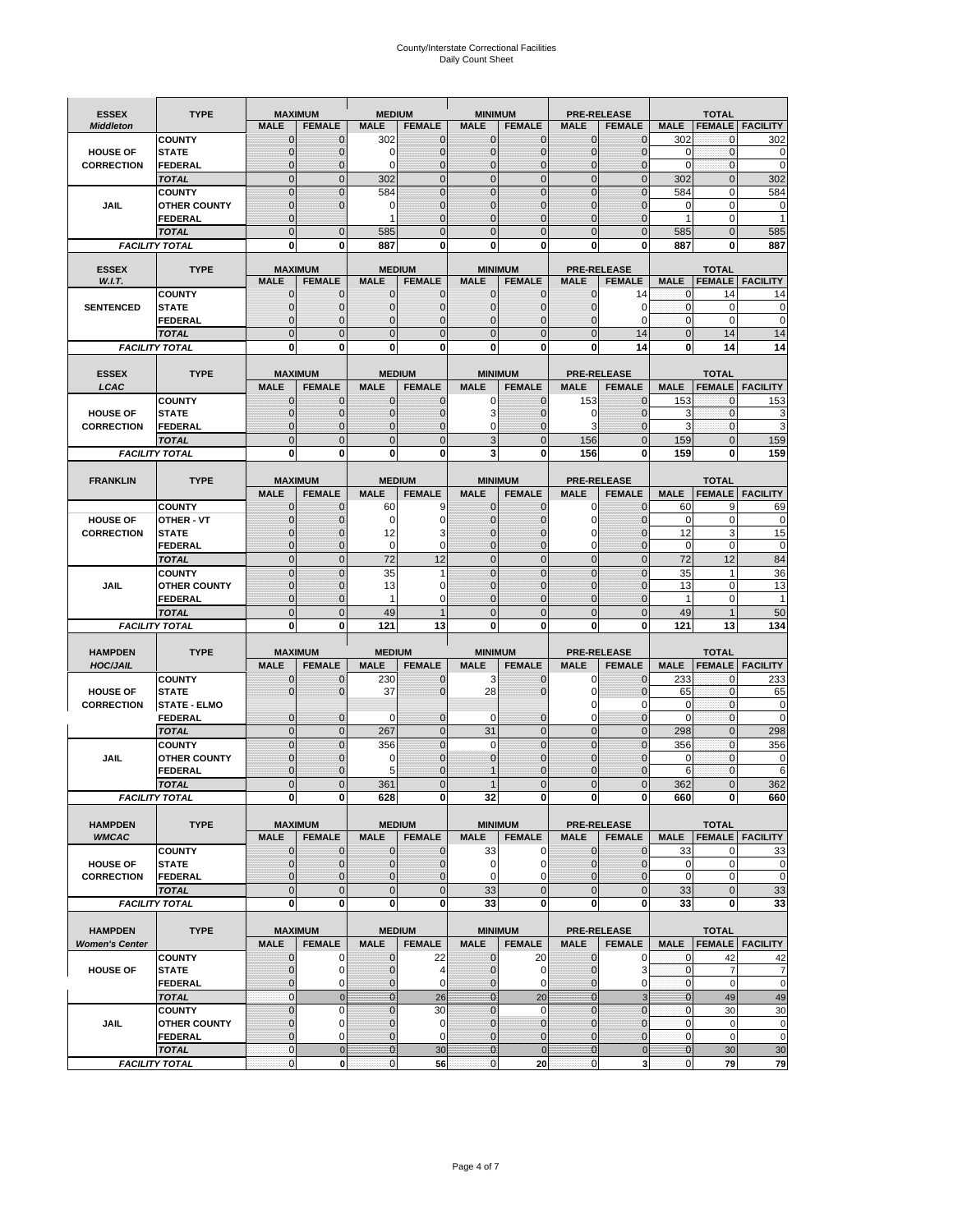| <b>HAMPSHIRE</b>  | <b>TYPE</b>                   | <b>MAXIMUM</b>   |                               |                | <b>MEDIUM</b>      | <b>MINIMUM</b>      |                               | <b>PRE-RELEASE</b> |                               |                | <b>TOTAL</b>                |                        |
|-------------------|-------------------------------|------------------|-------------------------------|----------------|--------------------|---------------------|-------------------------------|--------------------|-------------------------------|----------------|-----------------------------|------------------------|
|                   |                               | <b>MALE</b>      | <b>FEMALE</b>                 | <b>MALE</b>    | <b>FEMALE</b>      | <b>MALE</b>         | <b>FEMALE</b>                 | <b>MALE</b>        | <b>FEMALE</b>                 | <b>MALE</b>    | <b>FEMALE</b>               | <b>FACILITY</b>        |
|                   | <b>COUNTY</b>                 | $\Omega$         | 0                             | 51             | $\Omega$           | 13                  | $\mathbf{0}$                  | 12                 | $\overline{0}$                | 76             | $\mathbf{0}$                | 76                     |
| <b>HOUSE OF</b>   | <b>STATE</b>                  |                  | $\overline{0}$                | 4              | 0                  |                     | $\mathbf{0}$                  | 5                  | $\overline{0}$                | 10             | $\mathbf 0$                 | 10                     |
| <b>CORRECTION</b> | FEDERAL                       | $\mathbf{0}$     | 0                             | 0              | 0                  | 0                   | $\mathbf{0}$                  | $\mathbf{0}$       | $\overline{0}$                | $\mathbf 0$    | $\mathbf 0$                 | $\pmb{0}$              |
|                   | <b>TOTAL</b>                  | $\mathbf{0}$     | $\mathbf{0}$                  | 55             | $\mathbf{0}$       | 14                  | $\mathbf{0}$                  | 17                 |                               | 86             | $\mathbf 0$                 | 86                     |
|                   | <b>COUNTY</b>                 |                  | $\mathbf 0$                   | 61             | $\mathbf{0}$       | $\overline{0}$      | $\overline{0}$                | $\mathbf{0}$       | $\mathbf 0$                   | 61             | $\mathbf 0$                 | 61                     |
| JAIL              | <b>OTHER COUNTY</b>           | $\Omega$         | $\overline{0}$                | $\overline{0}$ | $\mathbf{0}$       | $\overline{0}$      | $\mathbf{0}$                  | $\mathbf{0}$       | $\overline{0}$                | 0              | $\mathbf{0}$                | $\pmb{0}$              |
|                   | <b>FEDERAL</b>                | $\mathbf{0}$     | $\overline{0}$                | 3              | 0                  | $\overline{0}$      | $\mathbf{0}$                  | $\mathbf{0}$       | $\overline{0}$                | 3              | $\mathbf 0$                 | 3                      |
|                   | <b>TOTAL</b>                  | $\mathbf{0}$     | $\mathbf 0$                   | 64             | $\mathbf{0}$       | $\mathbf{0}$        | $\mathbf 0$                   | $\mathbf{0}$       |                               | 64             | $\mathbf 0$                 | 64                     |
|                   | <b>FACILITY TOTAL</b>         | 0                | 0                             | 119            | 0                  | 14                  | 0                             | 17                 |                               | 150            | 0                           | 150                    |
|                   |                               |                  |                               |                |                    |                     |                               |                    |                               |                |                             |                        |
| <b>MIDDLESEX</b>  | <b>TYPE</b>                   | <b>MAXIMUM</b>   |                               |                | <b>MEDIUM</b>      | <b>MINIMUM</b>      |                               |                    | <b>PRE-RELEASE</b>            |                | <b>TOTAL</b>                |                        |
| E. Cambridge      |                               | <b>MALE</b>      | <b>FEMALE</b>                 | <b>MALE</b>    | <b>FEMALE</b>      | <b>MALE</b>         | <b>FEMALE</b>                 | <b>MALE</b>        | <b>FEMALE</b>                 | <b>MALE</b>    | <b>FEMALE</b>               | <b>FACILITY</b>        |
|                   | <b>COUNTY</b>                 | $\mathbf{0}$     | $\mathbf 0$                   | 0              | 0                  | 0                   | $\mathbf{0}$                  | $\mathbf{0}$       | 0                             | 0              | 0                           | 0                      |
| <b>HOUSE OF</b>   | <b>STATE</b>                  | $\pmb{0}$        | $\mathbf{0}$                  | $\mathbf 0$    | $\mathbf{O}$       | 0                   | $\pmb{0}$                     | $\mathbf 0$        | 0                             | $\mathbf 0$    | $\mathbf 0$                 | $\pmb{0}$              |
| <b>CORRECTION</b> | FEDERAL                       | $\Omega$         | $\mathbf{0}$                  | $\mathbf 0$    | $\mathbf{0}$       | 0                   | $\mathbf{0}$                  | $\mathbf{O}$       | $\mathbf 0$                   | $\mathbf 0$    | $\mathbf{0}$                | $\mathbf 0$            |
|                   | <b>TOTAL</b>                  | $\Omega$         | $\overline{0}$                | $\overline{0}$ | $\mathbf{0}$       | $\overline{0}$      | $\mathbf{0}$                  | $\Omega$           | $\overline{0}$                | $\mathbf 0$    | $\overline{0}$              | $\mathbf 0$            |
|                   | <b>COUNTY</b>                 | $\mathbf{0}$     | $\mathbf{0}$                  | $\mathbf 0$    | $\mathbf{O}$       | $\mathbf{0}$        | $\mathbf{0}$                  | $\mathbf{0}$       | $\mathbf{0}$                  | $\mathbf{0}$   | $\mathbf{0}$                | $\pmb{0}$              |
| JAIL              | <b>OTHER COUNTY</b>           | $\mathbf{0}$     | $\mathbf 0$                   | 0              | $\mathbf{0}$       | 0                   | $\mathbf{0}$                  | $\mathbf{O}$       | $\mathbf 0$                   | $\mathbf 0$    | $\mathbf{0}$                | $\mathbf 0$            |
|                   | <b>FEDERAL</b>                | $\mathbf{0}$     | $\mathbf 0$                   | $\mathbf{0}$   | $\mathbf{0}$       | 0                   | $\mathbf{0}$                  | $\mathbf{O}$       | $\mathbf 0$                   | $\mathbf 0$    | $\mathbf{0}$                | $\mathbf 0$            |
|                   | <b>TOTAL</b>                  | $\Omega$         | $\overline{0}$                | $\overline{0}$ | $\overline{0}$     | $\overline{0}$      | $\overline{0}$                | $\Omega$           | $\overline{0}$                | $\overline{0}$ | $\overline{0}$              | $\mathbf 0$            |
|                   | <b>FACILITY TOTAL</b>         | $\mathbf 0$      | $\mathbf 0$                   | 0              | 0                  | 0                   | 0                             | $\mathbf 0$        | 0                             | $\mathbf 0$    | 0                           | 0                      |
|                   |                               |                  |                               |                |                    |                     |                               |                    |                               |                |                             |                        |
| <b>MIDDLESEX</b>  | <b>TYPE</b>                   | <b>MAXIMUM</b>   |                               |                | <b>MEDIUM</b>      |                     | <b>MINIMUM</b>                |                    | <b>PRE-RELEASE</b>            |                | <b>TOTAL</b>                |                        |
| <b>Billerica</b>  |                               | <b>MALE</b>      | <b>FEMALE</b>                 | <b>MALE</b>    | <b>FEMALE</b>      | <b>MALE</b>         | <b>FEMALE</b>                 | <b>MALE</b>        | <b>FEMALE</b>                 | <b>MALE</b>    | <b>FEMALE</b>               | <b>FACILITY</b>        |
|                   | <b>COUNTY</b>                 | 0                | 0                             | 212            | 0                  | 14                  | $\mathbf 0$                   | 30                 | 0                             | 256            | 0                           | 256                    |
| <b>HOUSE OF</b>   | <b>STATE</b>                  |                  | $\overline{0}$                | 0              | 0                  | 0                   | $\mathbf 0$                   | 0                  | $\overline{0}$                | 0              | $\mathbf{0}$                | 0                      |
| <b>CORRECTION</b> | FEDERAL                       | $\Omega$         | 0                             | 0              | $\mathbf 0$        | 0                   | $\mathbf 0$                   | 0                  | 0                             | $\mathbf 0$    | $\mathbf 0$                 | $\mathbf 0$            |
|                   | <b>TOTAL</b>                  | $\mathbf{0}$     | $\mathbf 0$                   | 212            | $\mathbf{0}$       | 14                  | $\mathbf 0$                   | 30                 | $\mathbf 0$                   | 256            | $\mathbf 0$                 | 256                    |
|                   | <b>COUNTY</b>                 | $\Omega$         | $\overline{0}$                | 369            | $\Omega$           | $\overline{0}$      | $\Omega$                      | $\Omega$           | $\overline{0}$                | 369            | $\mathbf{0}$                | 369                    |
| JAIL              | <b>OTHER COUNTY</b>           | 0                | 0                             | 0              | $\mathbf{0}$       | 0                   | $\mathbf{0}$                  | $\mathbf{0}$       | $\overline{0}$                | 0              | $\mathbf{0}$                | $\pmb{0}$              |
|                   | <b>FEDERAL</b>                | $\Omega$         | 0                             | $\Omega$       | $\mathbf 0$        | $\overline{0}$      | $\overline{0}$                | $\mathbf{0}$       | $\overline{0}$                | $\mathbf 0$    | 0                           | $\mathbf 0$            |
|                   | <b>TOTAL</b>                  | $\Omega$         | $\overline{0}$                | 369            | $\mathbf{0}$       | $\overline{0}$      | $\overline{0}$                | $\Omega$           | $\overline{0}$                | 369            | $\overline{0}$              | 369                    |
|                   | <b>FACILITY TOTAL</b>         |                  | 0                             | 581            | $\bf{0}$           | 14                  | 0                             | 30                 | 0                             | 625            | 0                           | 625                    |
|                   |                               |                  |                               |                |                    |                     |                               |                    |                               |                |                             |                        |
|                   |                               |                  |                               |                |                    |                     |                               |                    |                               |                |                             |                        |
|                   |                               |                  |                               |                |                    |                     |                               |                    |                               |                |                             |                        |
| <b>NORFOLK</b>    | <b>TYPE</b>                   | <b>MAXIMUM</b>   |                               | <b>MALE</b>    | <b>MEDIUM</b>      | <b>MALE</b>         | <b>MINIMUM</b>                | <b>MALE</b>        | <b>PRE-RELEASE</b>            |                | <b>TOTAL</b>                |                        |
| Dedham / RT 128   |                               | <b>MALE</b><br>0 | <b>FEMALE</b>                 |                | <b>FEMALE</b><br>0 | 0                   | <b>FEMALE</b>                 |                    | <b>FEMALE</b>                 | <b>MALE</b>    | <b>FEMALE</b>               | <b>FACILITY</b>        |
| <b>HOUSE OF</b>   | <b>COUNTY</b><br><b>STATE</b> | $\Omega$         | 0<br>$\overline{0}$           | 114<br>0       | $\mathbf 0$        | 0                   | $\mathbf 0$<br>$\overline{0}$ | 24<br>0            | 0<br>$\overline{0}$           | 138<br>0       | 0<br>$\mathbf 0$            | 138<br>$\mathbf 0$     |
| <b>CORRECTION</b> | FEDERAL                       | 0                | 0                             | 0              | $\mathbf{0}$       | 0                   | $\mathbf 0$                   | 0                  | $\overline{0}$                | $\mathbf 0$    | $\mathbf{0}$                | $\mathbf 0$            |
|                   |                               | $\mathbf{0}$     |                               |                | $\mathbf{0}$       |                     |                               |                    |                               |                |                             |                        |
|                   | <b>TOTAL</b><br><b>COUNTY</b> | $\Omega$         | $\mathbf 0$<br>$\overline{0}$ | 114            | $\Omega$           | 0<br>$\overline{0}$ | $\mathbf 0$<br>$\Omega$       | 24<br>$\Omega$     | $\mathbf 0$<br>$\overline{0}$ | 138            | $\mathbf 0$<br>$\mathbf{0}$ | 138                    |
| JAIL              | INS                           | $\mathbf{0}$     | 0                             | 165<br>0       | $\mathbf{0}$       | 0                   | $\mathbf{0}$                  | $\mathbf{0}$       | $\overline{0}$                | 165<br>0       | $\mathbf 0$                 | 165<br>$\mathbf 0$     |
|                   | <b>FEDERAL</b>                | $\Omega$         | $\overline{0}$                | 44             | $\Omega$           | $\overline{0}$      | $\mathbf 0$                   | $\Omega$           | $\overline{0}$                | 44             | $\mathbf 0$                 | 44                     |
|                   | <b>TOTAL</b>                  | $\mathbf{0}$     | $\overline{0}$                |                | $\mathbf{0}$       | $\overline{0}$      | $\mathbf 0$                   | $\Omega$           | $\overline{0}$                |                | $\overline{0}$              |                        |
|                   | <b>FACILITY TOTAL</b>         | 0                | 0                             | 209<br>323     | 0                  | 0                   | $\bf{0}$                      | 24                 | 0                             | 209<br>347     | 0                           | 209<br>347             |
|                   |                               |                  |                               |                |                    |                     |                               |                    |                               |                |                             |                        |
| <b>NORFOLK</b>    | <b>TYPE</b>                   | <b>MAXIMUM</b>   |                               |                | <b>MEDIUM</b>      | <b>MINIMUM</b>      |                               |                    | <b>PRE-RELEASE</b>            |                | <b>TOTAL</b>                |                        |
| <b>Braintree</b>  |                               | <b>MALE</b>      | <b>FEMALE</b>                 | <b>MALE</b>    | <b>FEMALE</b>      | <b>MALE</b>         | <b>FEMALE</b>                 | <b>MALE</b>        | <b>FEMALE</b>                 | <b>MALE</b>    | <b>FEMALE</b>               | <b>FACILITY</b>        |
|                   | <b>COUNTY</b>                 | $\mathbf{0}$     | $\mathbf{0}$                  | $\mathbf 0$    | $\mathbf 0$        | 0                   | $\mathbf{0}$                  | $\mathbf{0}$       | $\mathbf 0$                   | $\mathbf{0}$   | 0                           | 0                      |
| <b>HOUSE OF</b>   | <b>STATE</b>                  | $\Omega$         | $\Omega$                      | $\Omega$       | $\Omega$           | $\overline{0}$      | $\Omega$                      | $\Omega$           | $\Omega$                      | $\mathbf{0}$   | $\Omega$                    | $\Omega$               |
| <b>CORRECTION</b> | <b>FEDERAL</b>                | $\mathbf 0$      | $\mathbf{0}$                  | 0              | $\mathbf 0$        | $\mathbf 0$         | $\mathbf 0$                   | $\mathbf 0$        | $\mathbf 0$                   | $\mathbf{0}$   | 0                           | $\mathbf 0$            |
|                   | <b>TOTAL</b>                  | $\mathbf 0$      | $\mathbf 0$                   | $\mathbf 0$    | $\mathbf 0$        | $\mathbf 0$         | $\mathbf 0$                   | $\mathbf 0$        | $\mathbf 0$                   | $\mathbf 0$    | $\mathbf 0$                 | $\pmb{0}$              |
|                   | <b>FACILITY TOTAL</b>         | $\mathbf 0$      | 0                             | 0              | $\mathbf 0$        | $\mathbf 0$         | 0                             | $\mathbf 0$        | $\bf{0}$                      | 0              | 0                           | $\mathbf 0$            |
|                   |                               |                  |                               |                |                    |                     |                               |                    |                               |                |                             |                        |
| <b>PLYMOUTH</b>   | <b>TYPE</b>                   |                  | <b>MAXIMUM</b>                |                | <b>MEDIUM</b>      |                     | <b>MINIMUM</b>                |                    | <b>PRE-RELEASE</b>            |                | <b>TOTAL</b>                |                        |
|                   |                               | <b>MALE</b>      | <b>FEMALE</b>                 | <b>MALE</b>    | <b>FEMALE</b>      | <b>MALE</b>         | <b>FEMALE</b>                 | <b>MALE</b>        | <b>FEMALE</b>                 | <b>MALE</b>    |                             | <b>FEMALE FACILITY</b> |
|                   | <b>COUNTY</b>                 | $\mathbf 0$      | $\mathbf{0}$                  | 121            | $\mathbf{0}$       | 0                   | $\mathbf{0}$                  | $\mathbf 0$        | 0                             | 121            | 0                           | 121                    |
| <b>HOUSE OF</b>   | <b>STATE</b>                  | $\mathbf{0}$     | $\overline{0}$                | 53             | $\mathbf{0}$       | 0                   | $\mathbf{0}$                  | $\mathbf 0$        | $\overline{0}$                | 53             | $\mathbf 0$                 | 53                     |
| <b>CORRECTION</b> | <b>FEDERAL</b>                | $\Omega$         | 0                             | $\mathbf 0$    | $\mathbf{0}$       | $\mathbf 0$         | $\mathbf 0$                   | 0                  | 0                             | 0              | $\mathbf 0$                 | $\mathbf 0$            |
|                   | <b>DYS</b>                    | $\mathbf{0}$     | $\overline{0}$                | 0              | $\mathbf{0}$       | $\overline{0}$      | $\mathbf{0}$                  | $\mathbf 0$        | $\overline{0}$                | $\mathbf 0$    | $\mathbf 0$                 | $\mathbf 0$            |
|                   | <b>TOTAL</b>                  | $\mathbf 0$      | $\mathbf 0$                   | 174            | $\mathbf 0$        | $\overline{0}$      | $\mathbf 0$                   | $\mathbf 0$        | $\mathbf 0$                   | 174            | $\mathbf 0$                 | 174                    |
|                   | <b>COUNTY</b>                 | $\overline{0}$   | $\overline{0}$                | 160            | $\mathbf{0}$       | $\overline{0}$      | $\overline{0}$                | $\mathbf{0}$       | $\overline{0}$                | 160            | $\mathbf{0}$                | 160                    |
| JAIL              | <b>OTHER COUNTY</b>           | $\mathbf{0}$     | 0                             | 196            | $\mathbf{0}$       | 0                   | $\mathbf 0$                   | $\mathbf 0$        | $\overline{0}$                | 196            | $\mathbf{0}$                | 196                    |
|                   | <b>FEDERAL</b>                | $\mathbf{0}$     | 0                             | 172            | $\mathbf 0$        | 0                   | $\mathbf{0}$                  | $\mathbf 0$        | $\overline{0}$                | 172            | $\mathbf 0$                 | 172                    |
|                   | 52A's                         | $\Omega$         | 0                             | 0              | $\overline{0}$     | 0                   | $\mathbf{0}$                  | $\overline{0}$     | $\overline{0}$                | $\mathbf 0$    | $\mathbf{0}$                | $\mathbf 0$            |
|                   | Non 52A's                     | $\overline{0}$   | 0                             | $\mathbf 0$    | $\mathbf{0}$       | $\overline{0}$      | $\pmb{0}$                     | $\mathbf 0$        | $\overline{0}$                | $\mathbf 0$    | $\mathbf 0$                 | $\mathbf 0$            |
|                   | <b>TOTAL</b>                  | $\mathbf 0$      | $\overline{0}$                | 528            | $\mathbf 0$        | $\mathbf 0$         | $\pmb{0}$                     | $\mathbf{0}$       | $\mathbf 0$                   | 528            | $\mathbf 0$                 | 528                    |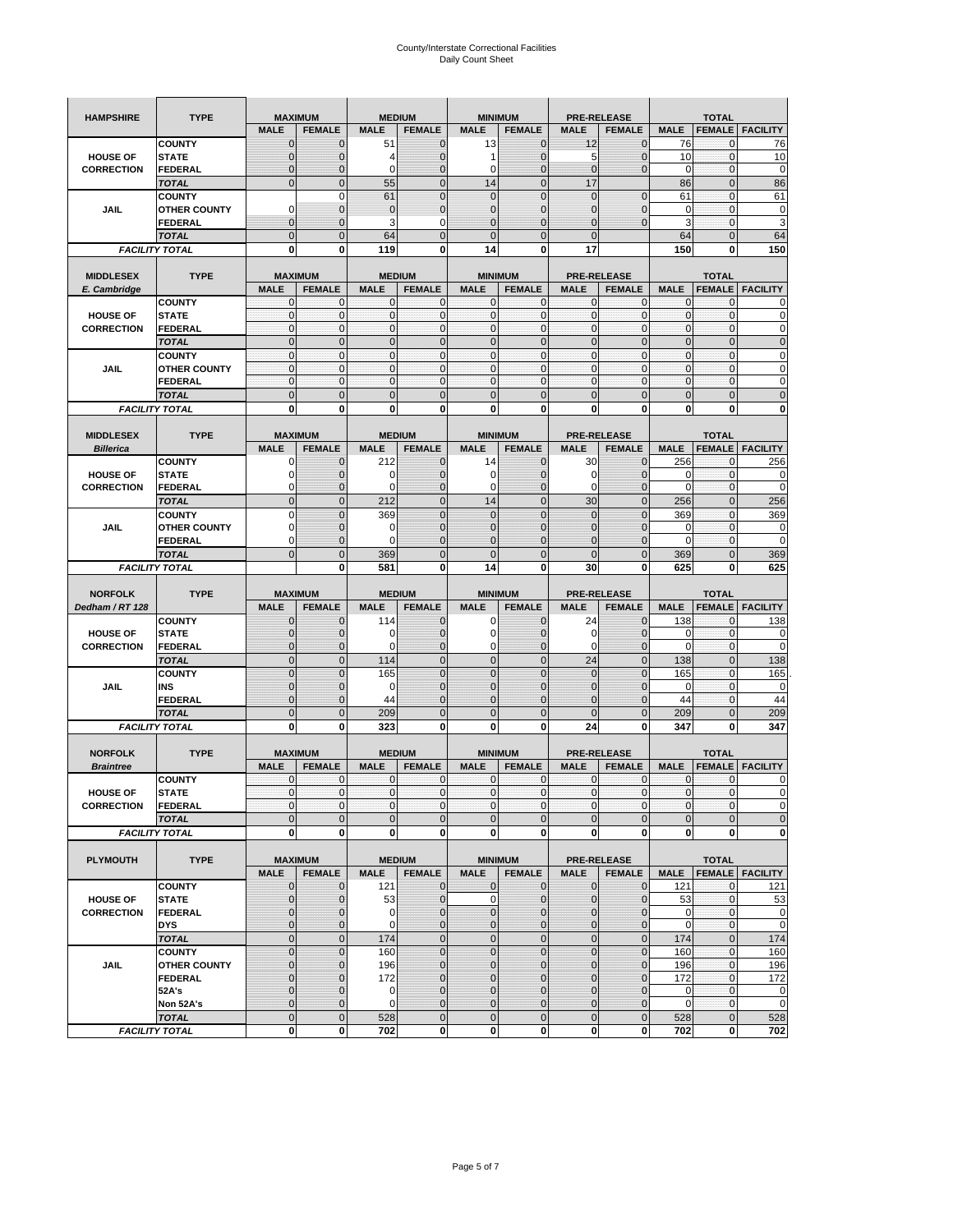# County/Interstate Correctional Facilities Daily Count Sheet

| <b>SUFFOLK</b>        | <b>TYPE</b>           |                              | <b>MAXIMUM</b> |               | <b>MEDIUM</b>  |              | <b>MINIMUM</b> |                | <b>PRE-RELEASE</b> |             | <b>TOTAL</b>  |                 |
|-----------------------|-----------------------|------------------------------|----------------|---------------|----------------|--------------|----------------|----------------|--------------------|-------------|---------------|-----------------|
| <b>Nashua Street</b>  |                       | <b>MALE</b>                  | <b>FEMALE</b>  | <b>MALE</b>   | <b>FEMALE</b>  | <b>MALE</b>  | <b>FEMALE</b>  | <b>MALE</b>    | <b>FEMALE</b>      | <b>MALE</b> | <b>FEMALE</b> | <b>FACILITY</b> |
|                       | <b>COUNTY</b>         | $\Omega$                     | $\mathbf{0}$   | 397           | $\Omega$       | $\mathbf{0}$ | $\Omega$       | $\mathbf{0}$   | $\Omega$           | 397         | $\Omega$      | 397             |
| JAIL                  | <b>OTHER COUNTY</b>   | $\Omega$                     | 0              | $\Omega$      | 0              | $\Omega$     | $\Omega$       | 0              | $\Omega$           | $\Omega$    | $\Omega$      | $\Omega$        |
|                       | FEDERAL               | $\mathbf{0}$                 | $\mathbf 0$    | 0             | 0              | $\mathbf{0}$ | $\mathbf{0}$   | 0              | 0                  | $\mathbf 0$ | $\mathbf{0}$  | $\mathbf 0$     |
|                       | <b>TOTAL</b>          | $\Omega$                     | $\Omega$       | 397           | $\overline{0}$ | $\mathbf{0}$ | $\Omega$       | $\Omega$       | $\Omega$           | 397         | $\Omega$      | 397             |
|                       | <b>FACILITY TOTAL</b> | 0                            | $\mathbf{0}$   | 397           | 0              | $\mathbf{0}$ | 0              | $\mathbf{0}$   | $\bf{0}$           | 397         | 0             | 397             |
|                       |                       |                              |                |               |                |              |                |                |                    |             |               |                 |
| <b>SUFFOLK</b>        | <b>TYPE</b>           |                              | <b>MAXIMUM</b> | <b>MEDIUM</b> |                |              | <b>MINIMUM</b> |                | <b>PRE-RELEASE</b> |             | <b>TOTAL</b>  |                 |
| South Bay             |                       | <b>MALE</b>                  | <b>FEMALE</b>  | <b>MALE</b>   | <b>FEMALE</b>  | <b>MALE</b>  | <b>FEMALE</b>  | <b>MALE</b>    | <b>FEMALE</b>      | <b>MALE</b> | <b>FEMALE</b> | <b>FACILITY</b> |
|                       | <b>COUNTY</b>         | $\mathbf{0}$                 | $\mathbf{0}$   | 444           | 142            | $\mathbf{0}$ | $\mathbf{0}$   | 7              | $\overline{2}$     | 451         | 144           | 595             |
| <b>HOUSE OF</b>       | <b>STATE</b>          | 0                            | $\Omega$       | $\Omega$      |                | $\Omega$     | 0              | $\Omega$       | $\Omega$           | $\Omega$    |               | 1               |
| <b>CORRECTION</b>     | FEDERAL               | $\mathbf{0}$                 | 0              | 0             | $\Omega$       | $\mathbf{0}$ | $\mathbf{0}$   | $\Omega$       | 0                  | $\Omega$    | $\Omega$      | $\Omega$        |
|                       | <b>TOTAL</b>          | $\Omega$                     | $\overline{0}$ | 444           | 143            | $\mathbf{0}$ | $\Omega$       | $\overline{7}$ | $\overline{2}$     | 451         | 145           | 596             |
|                       | <b>FACILITY TOTAL</b> | 0                            | 0              | 444           | 143            | $\mathbf{0}$ | 0              | 7              | $\mathbf{2}$       | 451         | 145           | 596             |
|                       |                       |                              |                |               |                |              |                |                |                    |             |               |                 |
| <b>WORCESTER</b>      |                       |                              | <b>MAXIMUM</b> | <b>MEDIUM</b> |                |              | <b>MINIMUM</b> |                | <b>PRE-RELEASE</b> |             | <b>TOTAL</b>  |                 |
|                       |                       | <b>MALE</b>                  | <b>FEMALE</b>  | <b>MALE</b>   | <b>FEMALE</b>  | <b>MALE</b>  | <b>FEMALE</b>  | <b>MALE</b>    | <b>FEMALE</b>      | <b>MALE</b> | <b>FEMALE</b> | <b>FACILITY</b> |
|                       | <b>COUNTY</b>         |                              |                |               |                |              |                |                |                    | 282         | $\Omega$      | 282             |
| <b>HOUSE OF</b>       | <b>STATE</b>          |                              |                |               |                |              |                |                |                    | 0           | 0             | $\mathbf 0$     |
| <b>CORRECTION</b>     | FEDERAL               |                              |                |               |                |              |                |                |                    | $\mathbf 0$ | $\Omega$      | $\mathbf 0$     |
|                       | <b>TOTAL</b>          | $\Omega$                     | $\Omega$       | $\Omega$      | $\mathbf 0$    | $\mathbf{0}$ | $\Omega$       | $\Omega$       | $\Omega$           | 282         | $\Omega$      | 282             |
|                       | <b>COUNTY</b>         |                              |                |               |                |              |                |                |                    | 336         | $\Omega$      | 336             |
| <b>JAIL</b>           | <b>OTHER COUNTY</b>   |                              |                |               |                |              |                |                |                    | $\mathbf 0$ | 0             | $\mathbf 0$     |
|                       | FEDERAL               |                              |                |               |                |              |                |                |                    | $\Omega$    | $\Omega$      | $\mathbf 0$     |
|                       | <b>TOTAL</b>          | $\Omega$                     | $\Omega$       | $\Omega$      | $\mathbf 0$    | $\mathbf{0}$ | $\Omega$       | $\Omega$       | $\Omega$           | 336         | $\Omega$      | 336             |
|                       | <b>FACILITY TOTAL</b> | $\mathbf{0}$                 | 0              | $\Omega$      | 0              | $\mathbf{0}$ | $\mathbf 0$    | $\mathbf{0}$   | O                  | 618         | 0             | 618             |
|                       |                       |                              |                |               |                |              |                |                |                    |             |               |                 |
| <b>FEDERAL BUREAU</b> |                       | <b>STATE</b>                 |                |               |                |              |                |                |                    |             |               |                 |
| OF PRISONS            | <b>TYPE</b>           | <b>TOTAL</b>                 | 12             |               |                |              |                |                |                    |             |               |                 |
| <b>DYS</b>            | <b>TYPE</b>           | <b>STATE</b><br><b>TOTAL</b> | 1              |               |                |              |                |                |                    |             |               |                 |
|                       |                       | <b>STATE</b>                 |                |               |                |              |                |                |                    |             |               |                 |
| <b>INTERSTATES</b>    | <b>TYPE</b>           | <b>TOTAL</b>                 | 80             |               |                |              |                |                |                    |             |               |                 |

\*Data for county facilities is provided by the MA County Sheriffs.